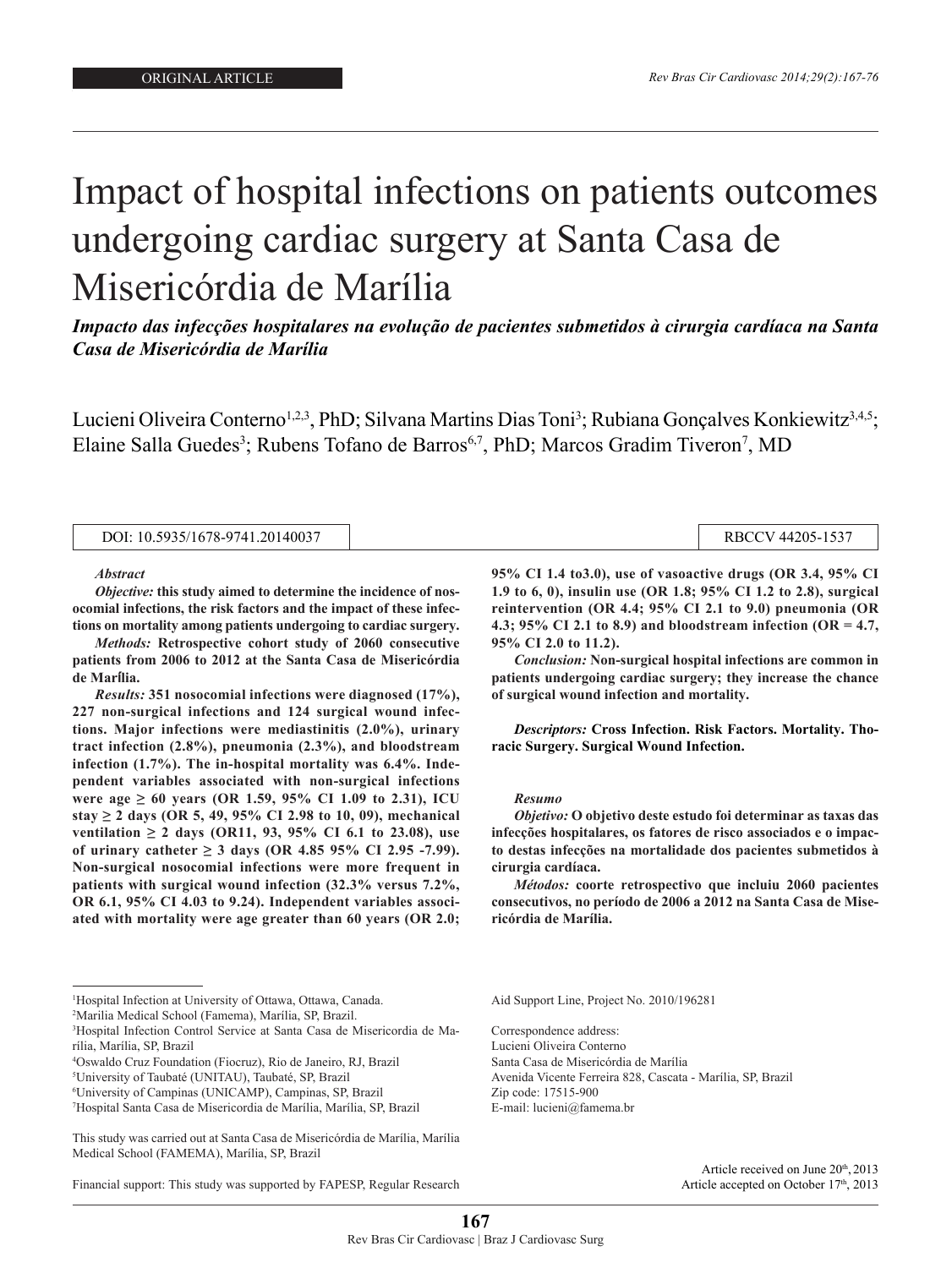|             | Abbreviations, acronyms & symbols     |
|-------------|---------------------------------------|
| BMI         | Body mass index                       |
| <b>CABG</b> | Coronary artery bypass grafting       |
| <b>COPD</b> | Chronic obstructive pulmonary disease |
| <b>CVC</b>  | Central venous catheter               |
| DM          | Diabetes mellitus                     |
| HІ          | Hospital infection                    |
| <b>HICS</b> | Hospital infection control service    |
| ICU         | Intensive care unit                   |
| MV          | Mechanical ventilation                |
| <b>PBSI</b> | Primary bloodstream infection         |
| SSI         | Surgical site infection               |
| UC          | Urinary catheter                      |
| UTI         | Urinary tract infection               |
| VAP         | Ventilator-associated pneumonia       |

*Resultados:* **Foram diagnosticadas 351 infecções hospitalares (17%), sendo 227 infecções não cirúrgicas e 124 infecções cirúrgicas. As principais infecções foram: mediastinite (2,0%), infecção urinária (2,8%), pneumonia (2,3%), infecção da cor-**

## INTRODUCTION

The hospital infections (HI) represent one of the most common complications in hospitalized patients undergoing surgical procedures. IH rates vary from 5% to 20% and are associated with increased morbidity, mortality, length of hospital stay and hospital costs $[1,2]$ .

Patients undergoing cardiac surgery are particularly susceptible to these infections, and surgical site infections (SSI) are the most studied due to the most serious consequences associated both to patients and hospital. These patients also have several risk factors for nonsurgical HI, such admission to ICU (intensive care unit), use over variable time of invasive devices such as central venous catheter (CVC), urinary catheter (UC) and mechanical ventilation  $(MV)^{[3,4]}$ .

Published data suggest that rates of HI postoperatively in these patients may vary from 3.5% to 21%, the most frequent being the ventilator-associated pneumonia (VAP), catheter-associated urinary tract infections (CAUTI), primary bloodstream infection (PBSI) or CVC infection<sup>[5,6]</sup>.

The overall mortality of these patients developing HI can reach 25%<sup>[1-3]</sup>. However, there are few studies in Brazil that assessed the impact of non-surgical infections in outcomes of these patients. Thus, the aim of this study was to determine the rate of HI (surgical and nonsurgical) among patients undergoing cardiac surgery, the risk factors and the impact of these infections on patient outcomes.

## METHODS

We performed a retrospective cohort study with nested

**rente sanguínea (1,7%). A mortalidade global intra-hospitalar foi de 6,4%. As variáveis independentes associadas às infecções não cirúrgicas foram: idade ≥ 60 anos (OR 1,59; IC95%1,09- 2,31), internação em UTI ≥ 2 dias (OR5,49; IC95% 2,98-10,09), ventilação mecânica ≥ 2 dias (OR11,93; IC95% 6,1 - 23,08), uso de sonda vesical ≥3 dias (OR 4,85 IC95% 2,95 -7,99). Infecções hospitalares não cirúrgicas foram mais frequentes em pacientes com infecção cirúrgica (32,3%** *versus* **7,2%; OR 6,1; IC95% 4,03- 9,24). As variáveis independentes associadas a mortalidade foram: idade ≥60 anos (OR= 2,0 ; IC 95% 1,4-3,0), uso de droga vasopressora (OR 3,4; IC95% 1,9-6,0), uso de insulina (OR=1,8; IC 95% 1,2-2,8), reintervenção cirúrgica (OR=4,4 IC95% 2,1-9,0) pneumonia (OR=4,3 IC95% 2,1-8,9) e infecção da corrente sanguíneas (OR=4,7; IC95% 2,0-11,2).**

*Conclusão:* **infecções hospitalares não cirúrgicas são frequentes pós cirurgia cardíaca, e aumentam a chance de infecção cirúrgica e a mortalidade.**

*Descritores:* **Infecção Hospitalar. Procedimentos Cirúrgicos Cardíacos. Fatores de Risco. Mortalidade. Infecção da Ferida Operatória.**

case-control, using data from the Hospital Infections Control Service (HICS). The HICS performs active surveillance of HI, tracking daily all surgical patients, using a standardized form of data collection. The HICS participates in the diagnostic and therapeutic discussion of HI cases with the medical team. The diagnostic criteria of HI used were those recommended by the Center for Diseases Control and Prevention (CDC)<sup>[7]</sup>.

All patients who underwent cardiac surgery during 2006- 2012 had their data assessed since their admission until discharge or death. Despite not having been performed systematically surveillance after discharge of HI by the HICS, all patients were followed-up postoperatively during the outpatient care by the surgical team. The cases requiring hospital readmission, guidance on the use of antibiotics, dressings or with positive cultures were assessed by the HICS.

Therefore, we defined as cases the patients diagnosed with postoperative wound infection of the sternal region and compared with those without this diagnosis (control); in the same way, patients who survived (control) were compared to those who died (case) during hospital stay, in order to determine the variables associated with these outcomes. Risk factors for SSI on the site of removal of the graft were not assessed. The scores of the European System for Risk Assessment in Cardiac Surgery (EuroSCORE) were not calculated because not all variables were systematically recorded in the early years of the study.

This study was performed at the Santa Casa de Misericordia de Marilia, which is a philanthropic tertiary hospital with 200 beds and regional reference of SUS (Unified Health System) for cardiac surgery. It has a cardiac ICU and a general ICU with eight beds each.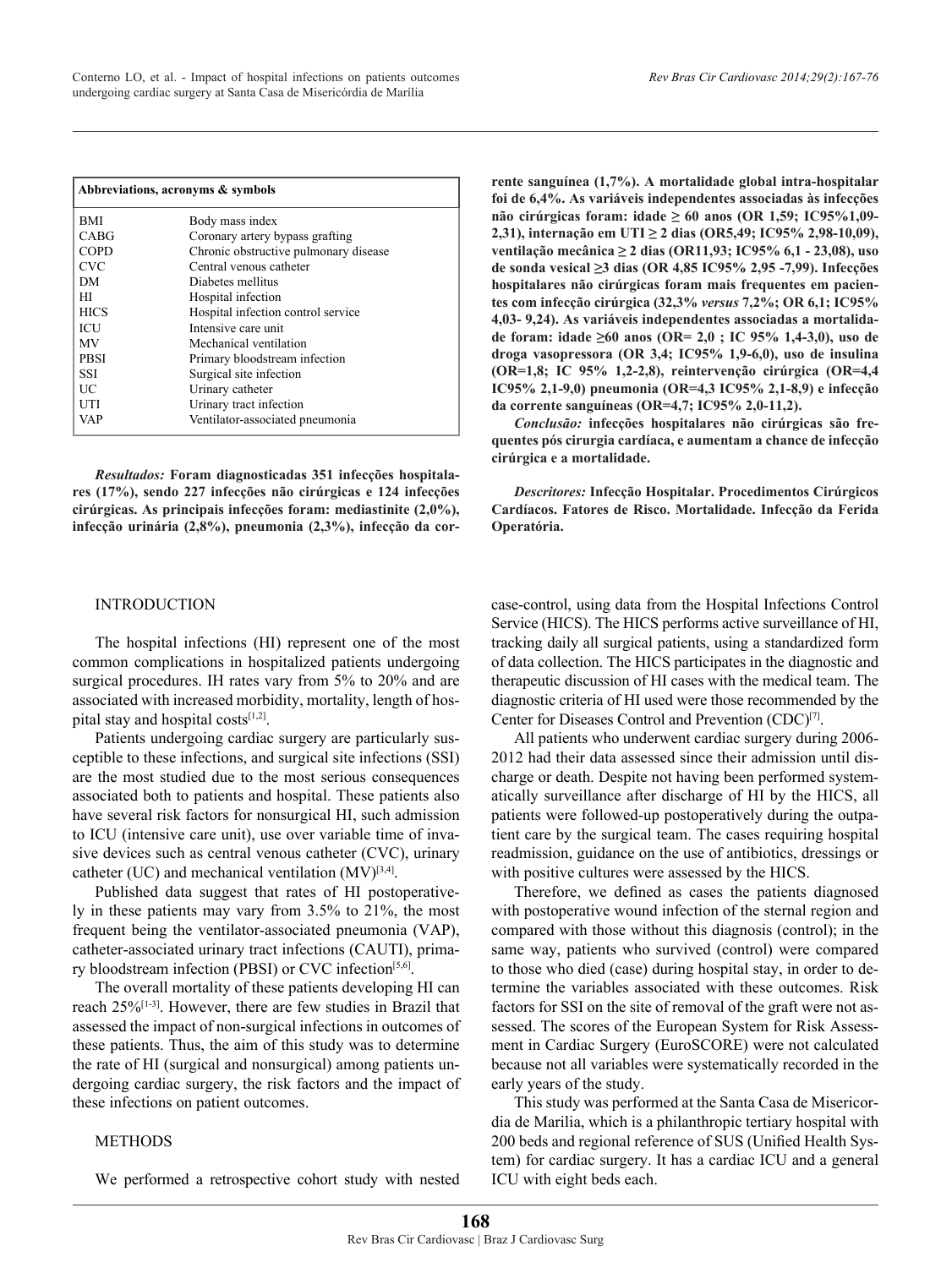A descriptive analysis of the data by calculating the mean and standard deviation for continuous variables and proportions of categorical variables was performed. The Pearson chi-square test was used to compare proportions, the Student t test was used to compare means. The *P* value of<0.05 was considered statistically significant. Possible risk factors statistically significant in univariate analysis were included in multiple logistic regression analysis by forward conditional technique to identify the variables associated with the occurrence of HI and death. The calibration of the model (goodness of fit) was estimated using the Hosmer Lemeshow test (HL) (high values of *P* means that the model is fit to the data). We used the SPSS (Statistical Package for Social Science) version 18.0 for Windows (*SPSS INC*., Chicago, IL) for data analysis. This study was approved by the Research Ethics Committee under number 094/10.

## RESULTS

In the period from 2006 to 2012, 2060 surgeries were performed. Coronary artery bypass grafting (CABG) was performed in 1375 (66.8%) patients, valve surgery in 466 (22.6%) and other cardiac surgeries (which included aneurysm, congenital heart disease, aortic coarctation, Bentall De Bono) were performed in 219 (10.6%) patients. The grafts more used were internal thoracic artery and saphenous vein in 767 (37.2%) patients, in 304 (14.8%) patients

were performed more than one procedure in the same surgery. Surgical revision for bleeding was performed in 60 (2.9%) patients.

In this population, males predominated (63%), the average age was 58 +14.5 years. Presence of risk factors and or cardiovascular disease were identified in 1475 (71.6%) patients, highlighting prior acute myocardial infarction (15.6%), hypertension (63.8%), dyslipidemia (32%), diabetes mellitus (23.5%), smoking (19.7%).

Antibiotic prophylaxis was performed in 96.7% (n=1983) of procedures, regardless performing saphenous vein grafting for obtaining the graft. First-generation cephalosporin was used in 98 % (1944 ) of cases. From 2010 an aminoglycoside was added to the prophylactic regimen of 23% (449) of patients who had  $>$  4 days of preoperative hospital stay; in 2012, of 254 patients who underwent heart surgery in this year, 12.2% (n=31) received vancomycin associated with aminoglycoside in prophylactic regimen.

The average hospital stay was 13.36+12.4 days and in-hospital overall mortality was 6.4% (n=132). Table 1 shows the general characteristics of the patients and the preoperative and postoperative periods. 351 HI were diagnosed in 265 (12.9%) patients, corresponding to an incidence of 17% and 124 SSI (35.3%) and 227 (64.7%) infections in other topographies. Forty patients with SSI (32.3%) also had infection in other topography. The most frequent HI and their rates are described in Table 2.

Table 1. Characteristics of patients and procedures performed.

|                                                | No.             | $\frac{0}{0}$ |
|------------------------------------------------|-----------------|---------------|
| N° of Patients                                 | 2060            | 100           |
| $Age \ge 0$ years                              | 1082            | 52.4          |
| $BMI > = 30kg/m2$                              | 423             | 20.5          |
| Acute myocardial infarction                    | 322             | 15.6          |
| Hypertension                                   | 1314            | 63.8          |
| Dyslipidemia                                   | 659             | 32.0          |
| Diabetes mellitus                              | 484             | 23.5          |
| Smoking                                        | 406             | 19.7          |
| Preoperative hospitalization in days $\pm$ SD  | $4.0 \pm 4.0$   |               |
| Mean surgical time in minutes $\pm$ SD         | $206+80.8$      |               |
| Time of cardiopulmonary bypass in minutes + SD | $81.6 \pm 32.0$ |               |
| Insulin use in the postoperative               | 693             | 33.6          |
| Vasoactive drug use of postoperative           | 1229            | 59.6          |
| Patients using CVC in the postoperative        | 1769            | 85.8          |
| Average time in days of UC use $\pm SD$        | $4.5 + 5.1$     |               |
| Patients using UC in the postoperative         | 1799            | 87.3          |
| Average time in days of $CVD + SD$             | $4.3 \pm 6.4$   |               |
| Patients under MV in the postoperative         | 873             | 42.3          |
| Average time in days under $MV \pm SD$         | $2.0 + 4.4$     |               |
| Average ICU days $\pm$ SD                      | $4.0 \pm 7.4$   |               |
| Average days of hospital stay $\pm$ SD         | $13.3 \pm 12.3$ |               |
| Death                                          | 132             | 6.4           |

*CVC: central venous catheter; MV: mechanical ventilation; UC: urinary catheter; ICU: intensive care unit, SD: standard deviation*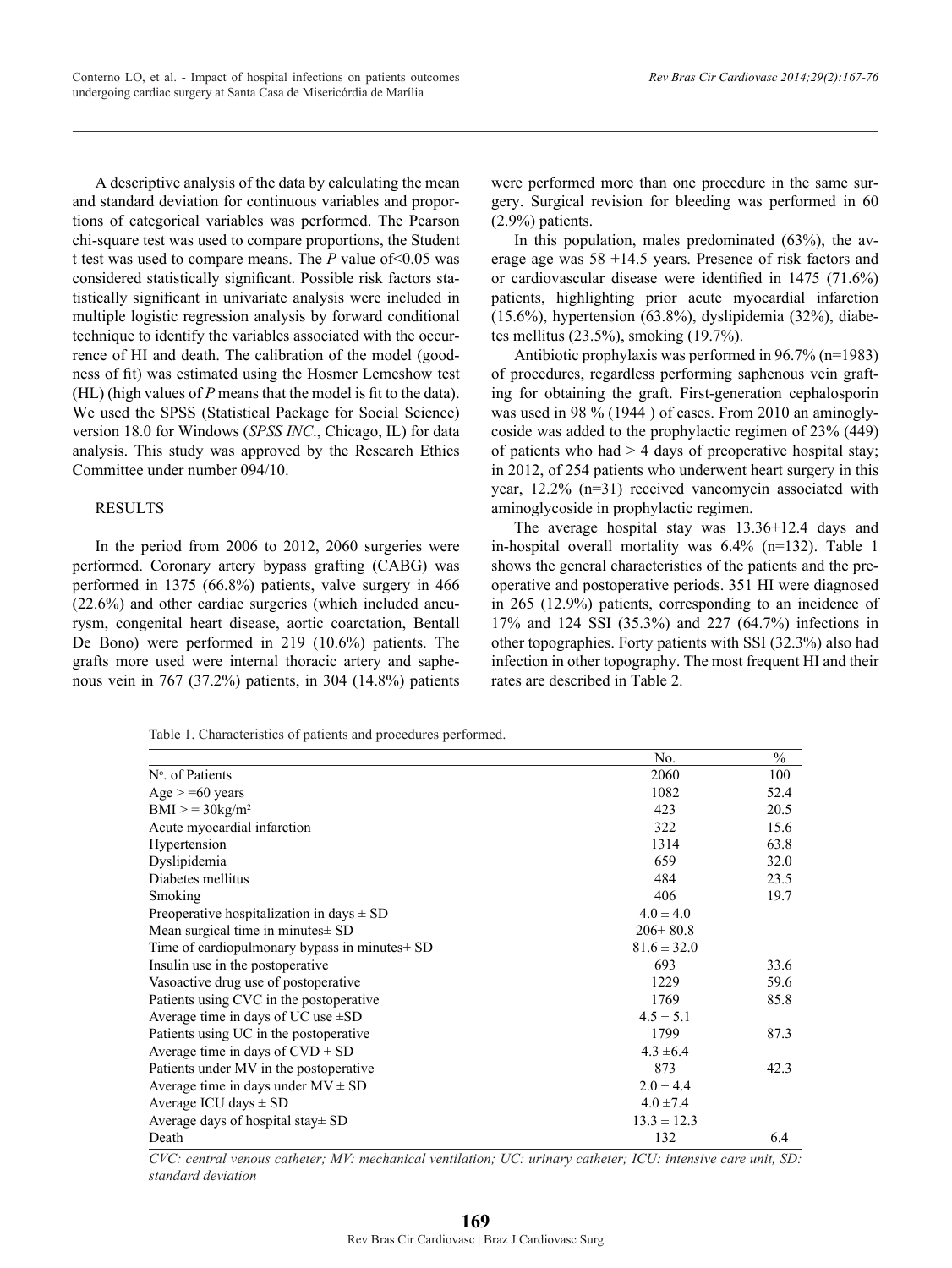Table 2. Main hospital infections.

|                                           | No of HI | incidence | $%$ of total HI |
|-------------------------------------------|----------|-----------|-----------------|
| Total of hospital infection               | 351      | -17       |                 |
| Total of patients with hospital infection | 265      | 12.9      |                 |
| Surgical site infection                   | 124      | 6         | 35.3            |
| Urinary tract infection                   | 57       | 2.8       | 16.2            |
| Pneumonia associated ventilation          | 52       | 2.5       | 14.7            |
| Tracheobronchitis                         | 39       | 1.9       | 11.1            |
| Primary bloodstream infection             | 35       | 1.7       | 9.9             |
| Vascular Catheter Infection               | 18       | 0.8       | 5.1             |

*HI: hospital infection*

The overall rate of SSI was 6.0% (n=124), varying with the type of surgery, 7.0% in CABG surgeries (n=96), 4.9%  $(n=23)$  in the valve surgeries and  $2.3\%$   $(n=5)$  in the other surgeries. Complication occurred in 2.0% (n=41) patients. Infection at the saphenous occurred in 2.2% (19/ 856) of patients who had saphenous resection for obtaining graft.

The etiologic agent was identified in 69 (55.6%) cases with SSI and the gram negative bacteria were the most frequently isolated, highlighting the *Klebsiella pneumoniae* (26.0%), and *Pseudomonas aeruginosa* (13.0%). Twenty-eight percent (n=5) were of *Klebsiella pneumoniae* producing extended spectrum beta-lactamases (ESBL). *Klebsiella pneumoniae producing carbapenemase* (KPC) were

not identified. Sensitivity to gentamicin, amikacin, cefepime, imipenem was 77.7%, 83.3%, 72.2% and 94.4% among isolates of *Klebsiella pneumoniae* and 77.7%, 88.8%, 100% and 100% among isolates of *Pseudomonas aeruginosa*.

*Staphylococcus aureus* was isolated in 21% (n=15) of cases, 33% (n=5) were resistant to oxacillin. The etiologic agents identified were not related to baseline patient characteristics or surgical procedure.

Tables 3, 4 and 5 describe the results of the univariate analysis for the occurrence of SSI in the sternum, non-surgical HI and evolution to death. Tables 6, 7 and 8 describe the results of logistic regression analysis for the occurrence of SSI, nonsurgical HI and death.

|                                               | With HI        | $\frac{0}{0}$  | Without HI     | $\frac{0}{0}$  | $\boldsymbol{P}$ |
|-----------------------------------------------|----------------|----------------|----------------|----------------|------------------|
| $No$ . of Patients                            | 180            | 8.7            | 1880           | 91.3           |                  |
| Age $\leq 60$ years                           | 55             | 5.6            | 927            | 94.4           |                  |
| $\Rightarrow$ 60 years                        | 125            | 11.6           | 953            | 88.4           | < 0.0001         |
| Preoperative hospitalization in days $\pm$ SD | $5.3 + 5.0$    | $5.3 + 5.0$    | $3.8 \pm 3.8$  | $3.8 \pm 3.8$  | 0.001            |
| Postoperative insulin                         |                |                |                |                |                  |
| <b>Yes</b>                                    | 75             | 10.8           | 618            | 89.2           |                  |
| No                                            | 105            | 7.7            | 1262           | 92.3           |                  |
| Postoperative vasoactive drug                 |                |                |                |                |                  |
| Yes                                           | 154            | 12.5           | 1075           | 87.5           | 0.01             |
| No                                            | 26             | 3.1            | 804            | 96.9           |                  |
| Use of urinary catheter $\geq$ 3 days         | 144            | 27.1           | 388            | 72.9           | < 0.0001         |
| $<$ 3 days                                    | 36             | 2.4            | 1492           | 97.6           |                  |
| Use of vascular catheter $\geq$ 3 days        | 132            | 20.1           | 526            | 79.9           | < 0.0001         |
| $<$ 3 days                                    | 48             | 3.4            | 1354           | 93.7           |                  |
| Respirator $\geq 2$ days                      | 170            | 13.0           | 1 1 3 9        | 87.0           | < 0.0001         |
| $\leq$ 2 days                                 | 10             | 1.3            | 741            | 98.7           |                  |
| Mean ICU stay in days $\pm$ SD                | $15.8 \pm 6.7$ | $15.8 \pm 6.7$ | $2.9 \pm 4.4$  | $2.9 \pm 4.4$  | < 0.0001         |
| Mean hospital stay in days $+$ SD             | $33 \pm 7.4$   | $33 \pm 7.4$   | $11.5 \pm 7.5$ | $11.5 \pm 7.5$ | < 0.0001         |
| Death                                         | 35             | 19.4           | 97             | 5.2            |                  |
| Survival                                      | 145            | 83.0           | 1708           | 92.5           | < 0.0001         |

Table 3. Variables associated with the occurrence of nonsurgical hospital infection.

*HI: hospital infection, SD: standard deviation; ICU: intensive care unit*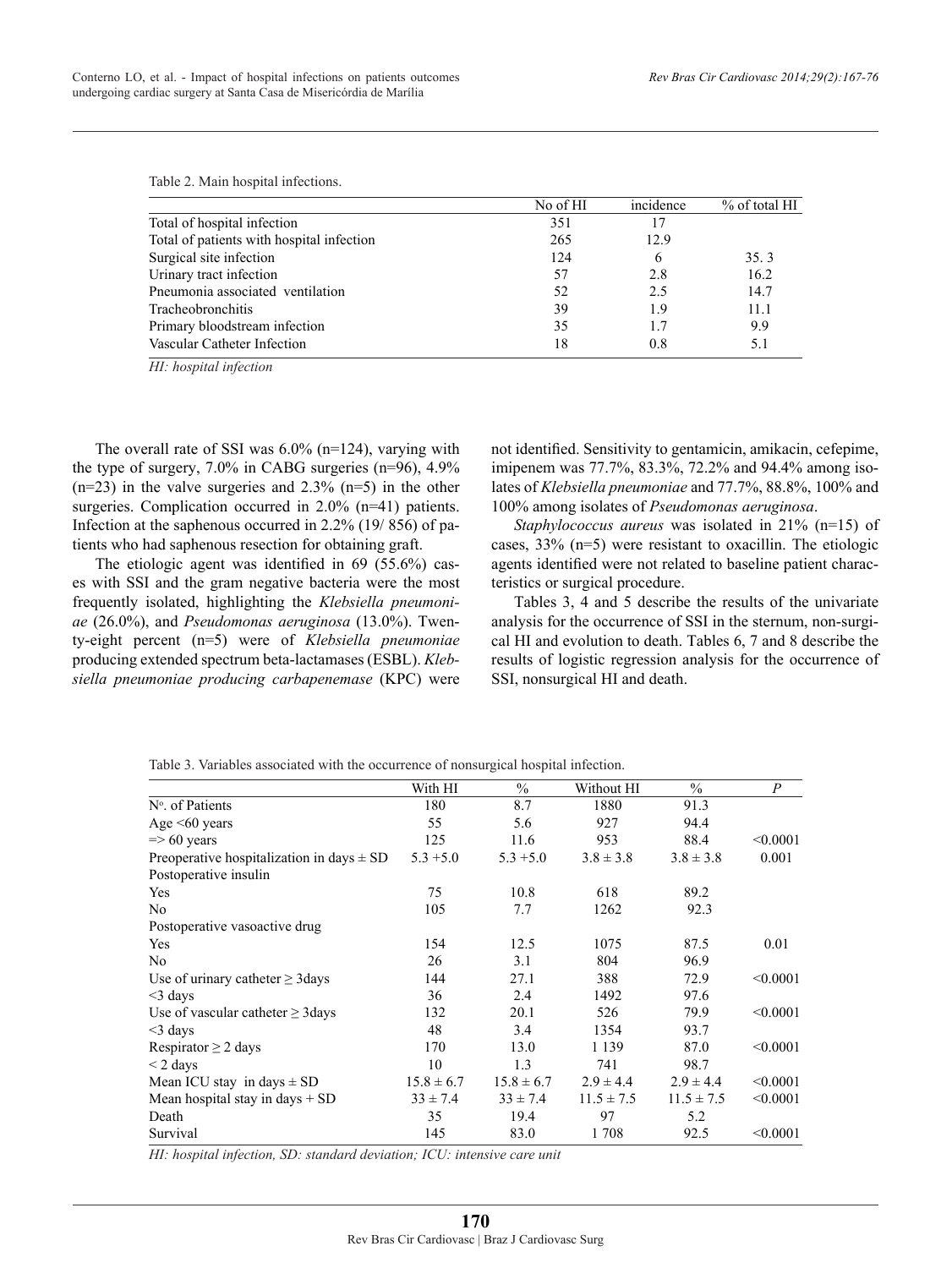|                                                            |        |                | Surgical site infection |                |                |
|------------------------------------------------------------|--------|----------------|-------------------------|----------------|----------------|
|                                                            | Yes    |                | N <sub>0</sub>          |                | $\overline{P}$ |
|                                                            | No.    | $\frac{0}{0}$  | No.                     | $\%$           |                |
| N°. patients                                               | 124    | 6              | 1936                    | 94             |                |
| Age < 60 years                                             | 46     | 4.7            | 936                     | 95.3           |                |
| $> 60$ years                                               | 78     | 7.2            | 1000                    | 92.8           | 0.01           |
| Body mass index $\geq$ 30kg/m <sup>2</sup>                 | 38     | 9.0            | 385                     | 91.0           |                |
| $< 30$ Kg/m <sup>2</sup>                                   | 71     | 5.3            | 1274                    | 94.7           | 0.008          |
| Preoperative hospitalization                               |        |                |                         |                | 0.002          |
| in days± SD                                                |        | $5.4 \pm 4.9$  |                         | $3.9\pm4.0$    |                |
| Mean surgical time in minutes $\pm SD$                     |        | $231 \pm 81.0$ |                         | $204 \pm 80.5$ | ${}_{0.0001}$  |
| Average time of cardiopulmonary bypass in minutes $\pm$ SD |        | $91 \pm 35.0$  |                         | $81 \pm 31.7$  | 0.005          |
| Surgical reintervention                                    |        |                |                         |                |                |
| Yes                                                        | 18     | 30.0           | 42                      | 70.0           |                |
| N <sub>0</sub>                                             | 106    | 5.3            | 1894                    | 94.7           | < 0.0001       |
| Postoperative insulin use                                  |        |                |                         |                |                |
| Yes                                                        | 60     | 8.7            | 633                     | 91.3           |                |
| N <sub>0</sub>                                             | 64     | 4.7            | 1303                    | 95.3           | 0.001          |
| Postoperative vasoactive drug use                          |        |                |                         |                |                |
| Yes                                                        | 102    | 8.3            | 1127                    | 91.7           |                |
| No                                                         | 22     | 2.7            | 808                     | 97.3           | < 0.0001       |
| Urinary tract infection                                    |        |                |                         |                |                |
| Yes                                                        | 8      | 14.0           | 49                      | 86.0           |                |
| No                                                         | 116    | 5.8            | 1887                    | 94.2           | 0.01           |
| Ventilation associated pneumonia                           |        |                |                         |                |                |
| Yes                                                        | $10\,$ | 19.2           | 42                      | 80.8           |                |
| N <sub>0</sub>                                             | 114    | 5.7            | 1894                    | 94.3           | 0.001          |
| Vascular catheter infection                                |        |                |                         |                |                |
| Yes                                                        | 7      | 38.9           | 11                      | 61.1           |                |
| No                                                         | 117    | 5.7            | 1925                    | 94.3           | < 0.0001       |
| Bloodstream infection                                      |        |                |                         |                |                |
| Yes                                                        | 102    | 8.6            | 25                      | 71.4           |                |
| N <sub>0</sub>                                             | 114    | 5.6            | 1911                    | 94.4           | < 0.0001       |
| Mean of ICU stay in days $\pm$ SD                          |        | $12.6 + 17.1$  | $3.5 + 5.9$             |                | ${}_{0.0001}$  |
| Mean of hospital stay in days $\pm$ SD                     |        | $32.5 + 29.1$  |                         | $12.1 + 9.1$   | ${}_{0.0001}$  |
| Death                                                      | 45     | 17             | 87                      | 4.8            |                |
| Survival                                                   | 220    | 83.0           | 1707                    | 92.5           | ${}_{0.0001}$  |

Table 4. Variables associated with the occurrence of surgical site infection (SSI).

*ICU: intensive care unit; SD standard desviation*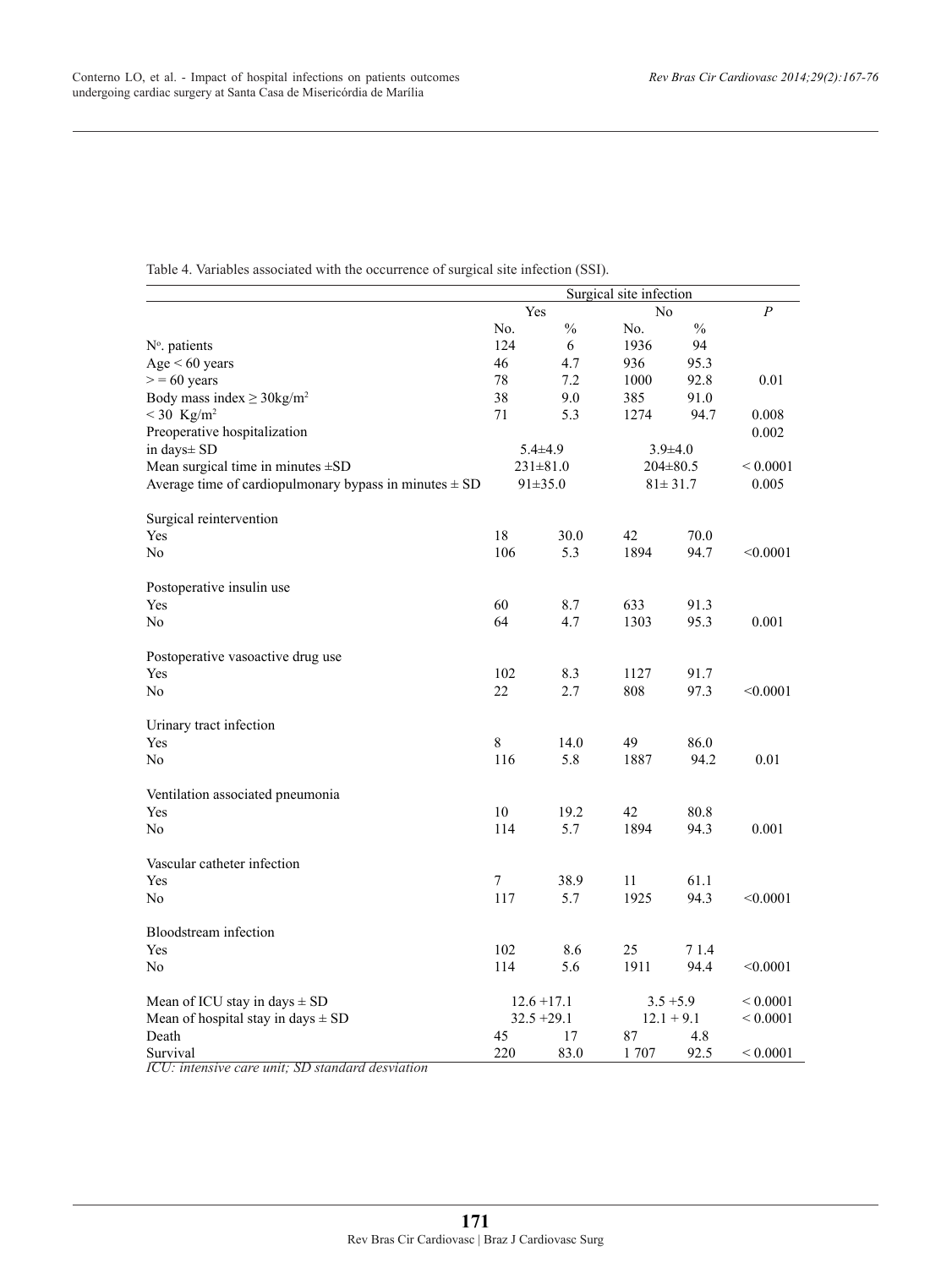Table 5. Variables associated with evolution in the univariate analysis.

|                                                         |     | Death          |             | Survival      |                  |
|---------------------------------------------------------|-----|----------------|-------------|---------------|------------------|
|                                                         | N   | $\frac{0}{0}$  | $\mathbf N$ | $\frac{0}{0}$ | $\boldsymbol{P}$ |
| Age $\leq 60$ years                                     | 34  | 3.5            | 948         | 96.5          |                  |
| $=$ >60                                                 | 98  | 9.1            | 980         | 90.0          | < 0.0001         |
| Body mass index> = $30\text{Kg/m}^2$                    | 35  | 8.5            | 378         | 91.5          |                  |
| $<$ 30Kg/m <sup>2</sup>                                 | 75  | 5.6            | 1270        | 94.4          | 0.03             |
| Mean of preoperative hospital stay in days± SD          |     | $5.7 \pm 9$    |             | $3.9 + 3.9$   | 0.001            |
| Mean time of cardiopulmonary bypass in minutes $\pm$ SD |     | $105 \pm 59.4$ |             | $80 \pm 28.5$ | < 0.0001         |
| Surgical reintervention                                 |     |                |             |               |                  |
| Yes                                                     | 10  | 43.5           | 13          | 56.5          |                  |
| No                                                      | 122 | 6              | 1915        | 94.0          | < 0.0001         |
| Postoperative use of insulin                            |     |                |             |               |                  |
| Yes                                                     | 63  | 9.1            | 630         | 90.9          |                  |
| N <sub>0</sub>                                          | 69  | 5.0            | 1298        | 95.0          | < 0.0001         |
| Postoperative use of vasoactive drug                    |     |                |             |               |                  |
| Yes                                                     | 111 | 9.0            | 1118        | 91.0          |                  |
| No                                                      | 21  | 2.5            | 809         | 97.5          | < 0.0001         |
| Mediastinitis                                           |     |                |             |               |                  |
| Yes                                                     | 10  | 24.4           | 31          | 75.6          |                  |
| N <sub>0</sub>                                          | 122 | 6.0            | 1897        | 94.0          | < 0.0001         |
| Pneumonia                                               |     |                |             |               |                  |
| Yes                                                     | 13  | 25.0           | 39          | 75.0          |                  |
| N <sub>0</sub>                                          | 119 | 5.9            | 1889        | 94.1          | < 0.0001         |
| Tracheobronchitis                                       |     |                |             |               |                  |
| Yes                                                     | 6   | 15.4           | 33          | 84.6          |                  |
| No                                                      | 126 | 6.2            | 1895        | 93.8          | 0.03             |
| Primary Bloodstream infection                           |     |                |             |               |                  |
| Yes                                                     | 11  | 31.4           | 24          | 68.6          |                  |
| No                                                      | 121 | 6.0            | 1904        | 94.0          | < 0.0001         |
| Secondary sepsis                                        |     |                |             |               |                  |
| Yes                                                     | 12  | 37.5           | $20\,$      | 62.5          |                  |
| No                                                      | 120 | 5.9            | 1908        | 94.1          | 0.001            |
|                                                         |     |                |             |               |                  |

Table 6. Variables associated with the occurrence of non-surgical infection in logistic regression analysis.

|                                       | <b>B</b> Coefficient | Odds Ratio | 95% CI      |
|---------------------------------------|----------------------|------------|-------------|
| $Age = 60 years$                      | 0.46                 | 1.59       | $1.09 - 31$ |
| ICU stay $>$ 2days                    | 1.70                 | 5.49       | 2.98-10.09  |
| Use of urinary catheter $\geq$ 3 days | 1.58                 | 4.85       | 2.95-7.99   |
| Mechanical ventilation $\geq$ 2 days  | 2.47                 | 1193       | 6.1-23.08   |
| Constant                              | $-3.346$             |            |             |

*CI: 95% confidence interval; Hosmer & Lemeshow test P = 0.23, 91.2% correct prediction*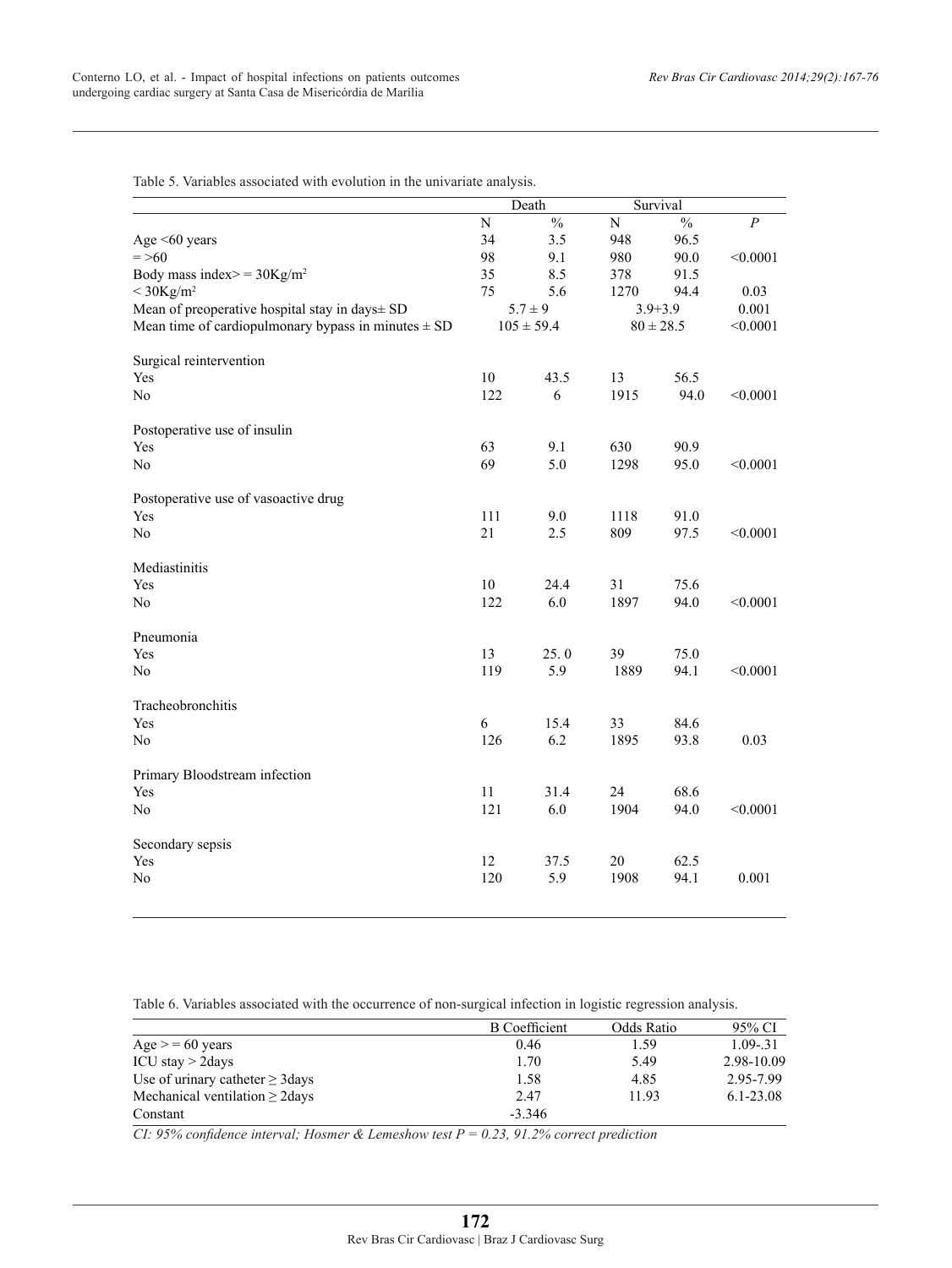|                                       | <b>B</b> Coefficient | Odds Ratio | 95% CI       |
|---------------------------------------|----------------------|------------|--------------|
| Postoperative use of vasoactive drugs | 0.91                 | 2.9        | $1.5 - 4.1$  |
| Postoperative use of insulin          | 0.55                 | 1.7        | $1.2 - 2.6$  |
| Primary bloodstream infection         | 1.28                 | 3.6        | $1.6 - 8.3$  |
| Vascular catheter infection           | 1.9                  | 6.8        | $2.3 - 19.8$ |
| Pneumonia                             | 0.99                 | 2.7        | $1.2 - 5.9$  |
| Surgical reintervention               | 1.92                 | 6.8        | $3.6 - 12.7$ |
| Constant                              | $-3.840$             |            |              |

Table 7. Variables associated with the occurrence of surgical site infection in logistic regression analysis.

*CI: 95% confidence interval; Hosmer & Lemeshow test P=1; 94.1% correct prediction*

|  | Table 8. Variables associated with evolution in the logistic regression analysis. |  |  |  |  |
|--|-----------------------------------------------------------------------------------|--|--|--|--|
|  |                                                                                   |  |  |  |  |

|                                       | <b>B</b> Coefficient | Odds Ratio | 95% CI       |
|---------------------------------------|----------------------|------------|--------------|
| Age $\geq 60$ years                   | 0.72                 | 2.0        | $1.4 - 3.0$  |
| Postoperative use of vasoactive drugs | 1.11                 | 3.4        | $1.9 - 6.0$  |
| Postoperative use of insulin          | 0.54                 | 1.8        | $1.2 - 2.8$  |
| Pneumonia                             | 1.4                  | 4.3        | $2.1 - 8.9$  |
| Primary infection of the bloodstream  | 1.55                 | 4.7        | $2.0 - 11.2$ |
| Surgical reintervention               | 1.52                 | 4.4        | $2.1 - 9.0$  |
| Constant                              | $-4.34$              |            |              |

*CI: 95% confidence interval; Hosmer & Lemeshow test P=1; correct prediction 93,5%*

# DISCUSSION

Patients undergoing cardiac surgery are more likely to develop HI because several risk factors for coronary heart disease are also considered at risk for the development of HI, including advanced age, diabetes mellitus, obesity and smoking. In addition, these patients remained in the ICU for a variable time, where they are subjected to multiple invasive procedures $[1-6,8,9]$ .

This study assessed the occurrence of HI, including 2060 patients from a single center undergoing cardiac surgery, and noted an overall rate of 17.0% of HI, while 64.7% of these infections were HI unrelated to the surgical site, highlighting UTI (2.8%), VAP (2.5%), Primary Blodstream Infection (PBSI) (1.7%) and infection of the site of insertion of the CVC (0.8%).

The overall in-hospital mortality observed was 6.4%, being higher in patients  $\geq 60$  years, who required reoperation for bleeding, which used vasoactive drugs postoperatively, and had VAP or PBSI.

HI rates reported in patients undergoing cardiac surgery are variable. In the study by Bouza et al.<sup>[5]</sup>, involving 42 hospitals in 13 European countries, the prevalence of HI was 26.8%. Other studies including one center reported overall rates of HI 3.5% to 21%<sup>[3, 8,9]</sup>. These variations are probably related to differences in the population studied, the characteristics of the hospital and the care process, as well as the type of epidemiological surveillance adopted and the degree of compliance to control measures advocated.

In general, it is recommended surveillance of SSI after discharge, since they may appear within 30 days after surgery, with reported median time from surgery until diagnosis of sternal SSI of 15 days<sup>[10,11]</sup>. In study by Berg et al.<sup>[11]</sup>, in Norway, where the average hospital stay was 6 days, most of the SSI on the sternal wound was diagnosed after discharge. In our study, however, as the average length of stay was very high (13.3+12.3 days) and the surgical team performed systematically assessment of patients postoperatively; therefore we believe that losses in cases with sternal SSI, if it occurred, were small and limited to superficial infections. Regarding the non-surgical infection, the surveillance only during hospital stay has been considered appropriate.

In this study, the non-surgical HI were more frequent among older patients and those who stayed longer in the ICU, as it is known as the hospital sector with the highest rates of HI, as reported by other authors<sup>[1,12]</sup>. Likewise, the use and length of stay of UC, MV and CVC were associated with the occurrence of nonsurgical HI, in logistic regression analysis. These are the factors most frequently reported in several studies<sup>[3,4,6,8,9]</sup>. Invasive devices break down the natural barrier of defense and can be a gateway to microorganisms during its insertion or manipulation. It is estimated that 50% to 70% of these infections could be prevented if strategies considered effective were implemented and systematically incorporated into the daily care of these patients, for example, the early removal of invasive devices<sup>[2]</sup>.

In the medical literature, it has been described mediastinitis occurrence from 0.4% to 5% of the patients. In our study, the observed overall rate of SSI was 6.4% and the rate of mediastinitis was 2.0%, similar to values reported by Brazilian authors, who reported rates of mediastinitis from 1.3% to 5.6%<sup>[13-15]</sup>.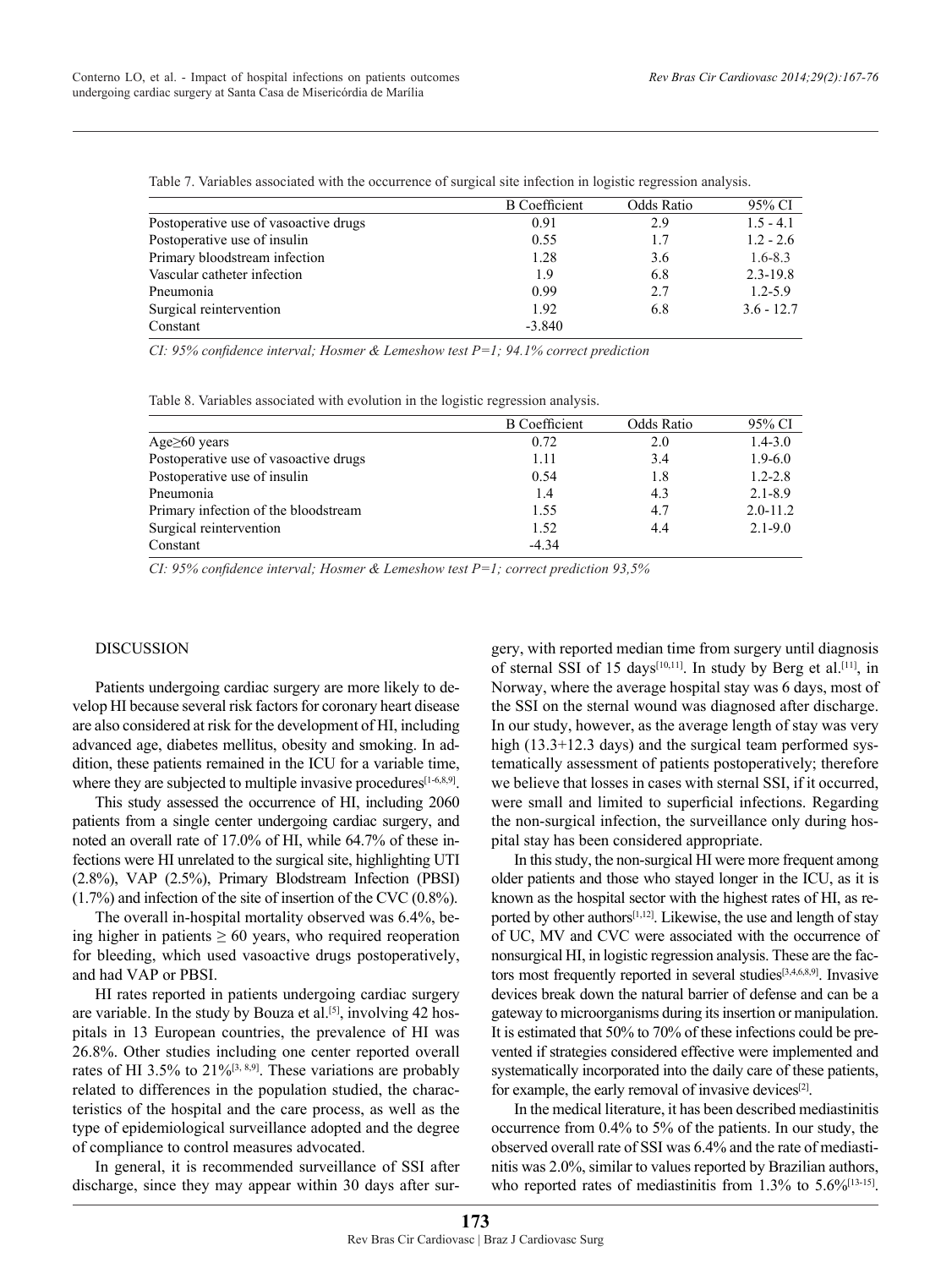The rate of infection at the site of the graft removal (2.2%) is among those described by other authors<sup>[10,11]</sup>, however, this study did not assess the factors associated with its occurrence.

In this study, the risk factors associated with the occurrence of SSI of sternal wound, in the logistic regression analysis were: surgical reintervention, use of vasoactive drugs and insulin postoperatively, VAP diagnosis and PBSI.

Surgical reintervention is considered an important risk factor for SSI, probably due to greater surgical manipulation and delayed sternal closure. In the present study, this event has increased by six times the chance of SSI and four times the chance of dying as described by other authors<sup>[15-18]</sup>.

Hemodynamic instability or postoperative shock have been identified as associated with the development of mediastinitis and nonsurgical HI[3,8]. The use of vasoactive drugs postoperatively was interpreted as a marker of hemodynamic instability, which increased the chance of SSI 2.9 times (OR 2.9 95% CI 1,5 to 4,1).

Despite DM being one of the risk factors most often associated with the SSI, in this study this was not observed. There was association between insulin use and the occurrence of postoperative SSI, however, insulin may have been necessary due to previously undiagnosed DM or by hyperglycemia secondary to surgical stress, usually seen in major surgery<sup>[19]</sup>. Thus, this finding should be interpreted with caution, because confounding variables not adequately controlled may explain this result.

It is known that infections at other sites increase the risk for SSI because they can represent the gateway to the microorganisms colonize the wound, or transmission by contact or blood<sup>[6]</sup>. In our study, patients with SSI had also more UTI, VAP, CVC infection, PBSI, when compared with those without SSI. Although it was not possible in all cases clearly establish what is the temporal relationship of these infections, they can be interpreted as adverse events arising from the coexistence of multiple risk factors present in this population.

In the study by Le Guillou et al.<sup>[6]</sup> 5% to 15% of SSI in cardiac surgery were assigned to CVC-related infections, both when the same agent was isolated in both topographies or not. PBSI has been described as one of the most frequent HI in this population of patients with major impact on the evolution, because some of the risk factors reported for this infection overlap factors associated with SSI, such as age, COPD, duration of mechanical ventilation[4,5,20].

As noted by other authors $[9,16]$ , the duration of hospitalization was higher among patients with SSI compared with those without SSI, as well as among patients with nonsurgical HI compared with those without infection. One cannot say if the prolonged staying was cause or consequence of SSI or other infections, but it can certainly be considered a marker of increased morbidity and increased costs associated with care, one of the main consequences of HI for the health system.

At Santa Casa de Marilia has been more frequent isolation of gram negative bacteria (*Klebsiella pneumoniae* and *Pseudomonas aeruginosa*), more than *Staphylococcus aureus*, in cultures of surgical specimens. One possible explanation may be advanced age, prolonged hospital stay during preoperative period, diabetes mellitus, which were prevalent in this population, and are considered risk factors for SSI for gram negative<sup>[21]</sup>. This prompted a review of the scheme of an antibiotic prophylaxis for patients with prolonged preoperative hospital stay. From 2010, aminoglycoside was associated to cefazolin in 23% of cases, in order to expand coverage for gram negative bacteria in patients with preoperative hospitalization > 4 days. There is little evidence to support the use of aminoglycoside as a prophylactic drug in cardiac surgery, in addition to exist a concern with adverse events related to the use of this group of antimicrobials. However, gentamicin associated with other antibiotics with anti-staphylococcal action has been adopted in some hospitals in England, due to high rates of *Clostridium difficile* infection and its association with the use of cephalosporins, which are now little used. The study by Insker<sup>[22]</sup> that assessed antibiotic prophylaxis use in 23 English cardiac centers found that 61% of these used gentamicin associated with flucloxacillin.

Vancomycin was not the standard antibiotic prophylaxis of the Santa Casa de Marília during the study period, since most of the *S. aureus* isolates from surgical patients were sensitive to oxacillin. However, in 2012 vancomycin already was part of the prophylactic scheme of 12.2% of patients with prolonged preoperative hospitalization, in order to also try to ensure better coverage for oxacillin-resistant *Staphylococcus aureus*. Due to the changes that may be occurring in bacteria isolated from the SSI and the sensitivity pattern, we believe it is imperative to continue monitoring the rates of SSI and the etiologic agents involved in order to assess the impact and appropriateness of prophylactic standard and the used for specific patient groups in this institution.

The global in-hospital mortality was 6.4% and statistically different between patients with and without SSI (17 % versus 4.8%, OR), VAP (25% versus 5.9%), tracheobronchitis (15.4% versus 6.2%), PBSI (31.4% versus 6.0%). In the literature, the mortality reported in patients undergoing cardiac surgery who develop HI varies from 4% for UTI<sup>[3]</sup> to 35% for VAP<sup>[4]</sup>. Mortality among patients with mediastinitis was 24.4% and 6.0% among patients without this complication. Mediastinitis increased by five times the chance of dying (OR 5.0 95% CI 2.4 10.50). These rates are similar to those described by national and international authors, who reported a mortality rate between 14% to 42%[13,14,17]. There was no statistically significant difference in mortality when the infection was superficial or deep.

The logistic regression analysis identified independent association between mortality and the following variables:  $age \ge 60$  years, use of vasoactive drug postoperatively, VAP, PBSI and surgical reintervention. However, SSI was not an independent variable associated with death in this series.

Kollef et al.<sup>[3]</sup> assessed the impact of SSI after cardiac surgery and also identified VAP and PBSI as independent risk factors for multiple organ dysfunction and mortality.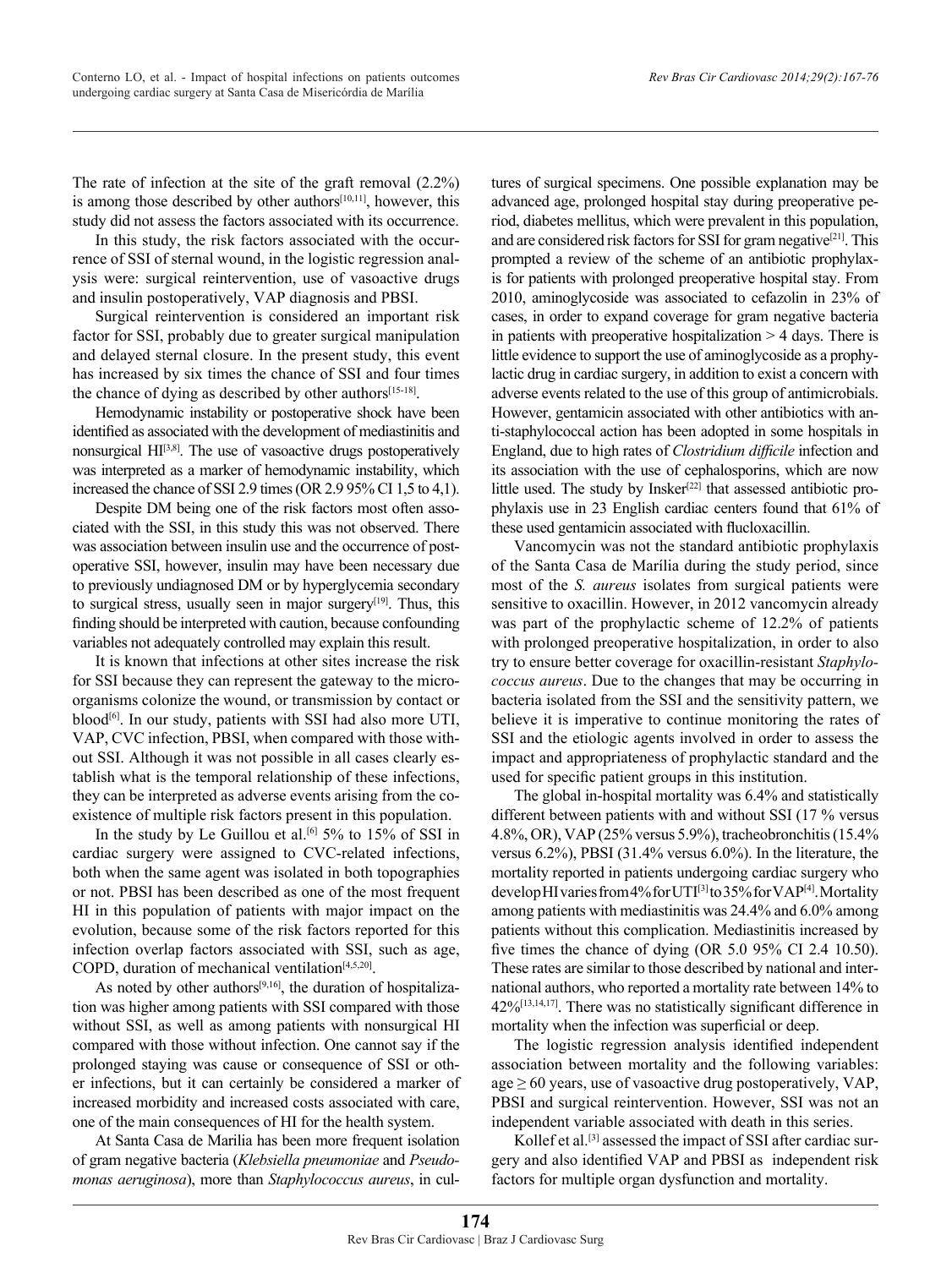It has long been known that age is considered an independent risk factor for mortality, particularly when associated with the occurrence of infection<sup>[12]</sup>. Rahamanian et al.<sup>[23]</sup> in a study involving more than 6000 patients identified the following variables associated with death in patients undergoing cardiac surgery: age > 70 years (OR 1.4 95 CI 1.1 to 1.9), sepsis (OR 1.6 95% CI 1.0 to 2.6), reoperation ( OR 1.5 95% CI 1.1 to 2.1) and hemodynamic instability (OR 2.2 95% CI 1.2 to 3.9), data very similar to our study.

Pneumonia and bloodstream infection are independent risk factors for hospital mortality in ICU patients, with attributed mortality ranging from  $5\%$  to  $70\%$ <sup>[2,20]</sup>. In the study performed in eight European countries<sup>[4]</sup>, the mortality among patients undergoing cardiac surgery who developed pneumonia was 35%.

Our study has some limitations because it is an observational study, performed in a single hospital and the identification of HI after discharge have been performed in the ambulatory by the surgical teams, and only then assessed by HICS. Although the length of hospital stay was long, there is the possibility that the HICS has not been called to assess some patients, particularly those with superficial infections, not requiring hospital readmission; or cultures were not collected for their diagnosis and did not require antibiotic orientation. We believe that patients with deep infection or mediastinitis were all included. Another aspect to be mentioned is that, although the main objective was assess risk factors for nonsurgical HI and its impact on patient outcomes, overall mortality observed was not adjusted for the EuroSCORE values, because not all variables were recorded for its calculation in the initial years of study.

However, the results of this study confirm the risk factors and the negative impact of non surgical HI on outcomes of these patients and points to some possible improvement.

It is known that the incidence of HI among patients undergoing cardiac surgery depends on factors related to the hospital, the patient's characteristics, invasive procedures, the preventive measures that are implemented and the level of compliance of health professionals to these measures<sup>[24]</sup>.

 In this sense, it is necessary that strategies with proven effectiveness for the prevention of surgical site and nonsurgical HI be planned before be actually adopted. Special attention should be given to the factors liable to modification related to the care process, and to the multiple risk factors for the occurrence of HI present in this population. Such measures require major behavioral changes, which should be encouraged by in-service education, audit and continuous feedback, since the benefits of its application can only be achieved when the membership compliance reaches 100%, a scenario still far from being achieved in most hospitals<sup>[2,25]</sup>.

# **CONCLUSIONS**

Patients who underwent cardiac surgery had increased chance of developing infections in various topographies, particularly UTI, VAP, PBSI and CVC infection, besides the SSI. The use of postoperative vasoactive drugs and surgical reintervention were identified as risk factors for both sternal SSI or nonsurgical infections. The sternal SSI was associated with the occurrence of pneumonia, bloodstream infection and the use of insulin in the postoperative period. Gram-negative bacteria were the most frequently identified in these infections. The age, length of ICU stay, length of stay of UC, CVC and MV were predictors of the development of nonsurgical HI.

Independent variables associated with mortality were age, VAP, PBSI, surgical reintervention, use of insulin and vasoactive drugs postoperatively.

|             | Authors' roles & responsibilities                                                                                                |
|-------------|----------------------------------------------------------------------------------------------------------------------------------|
| LOC         | Idealizer of the project, coordination of data collection,<br>analysis and interpretation of data, writing of the<br>manuscript. |
| <b>SMDT</b> | Participated in the idealization of the project, data<br>collection and writing of the manuscript.                               |
| RGK         | Participated on data collection, interpretation of data and<br>writing of the manuscript.                                        |
| ESG         | Participated in the data collection, drafting the manuscript.                                                                    |
| <b>RTB</b>  | Participated on idealization of the project and writing of the<br>manuscript.                                                    |
| <b>MGT</b>  | Participated on idealization of the project and writing of the<br>manuscript.                                                    |

#### **REFERENCES**

- 1. World Health Organization. Report on the burden of endemic health care-associated infection worldwide. Geneva: WHO Document Production Services; 2011.
- 2. Umscheid CA, Mitchell MD, Doshi JA, Agarwal R, Williams K, Brennan PJ. Estimating the proportion of healthcare associated infections that are reasonably preventable and the related mortality and costs. Infect Control Hosp Epidemiol. 2011;32(2):101-14.
- 3. Kollef MH, Sharpless L, Vlasnik J, Pasque C, Murphy D, Fraser VJ. The impact of nosocomial infections on patient outcomes following cardiac surgery. Chest. 1997; 112(3):666-75.
- 4. Hortal J, Muñoz P, Cuerpo G, Litvan H, Rosseel P, Bouza E; European Study Group on Nosocomial Infection; European Workgroup of Cardiothorac Intensivists. Ventilator-associated pneumonia in patients undergoing major heart surgery: an incidence study in European. Crit Care. 2009;13(3):R80.
- 5. Bouza E, Hortal J, Muñoz P, Pascau J, Pérez MJ, Hiesmayr M; European Study Group on Nosocomial Infections; European Workgroup of Cardiothoracic Intensivists. Postoperative infections after major heart surgery and prevention of ventilatorassociated pneumonia: a one-day European prevalence study (ESGNI-008).J Hosp Infect. 2006;64(3):224-30.